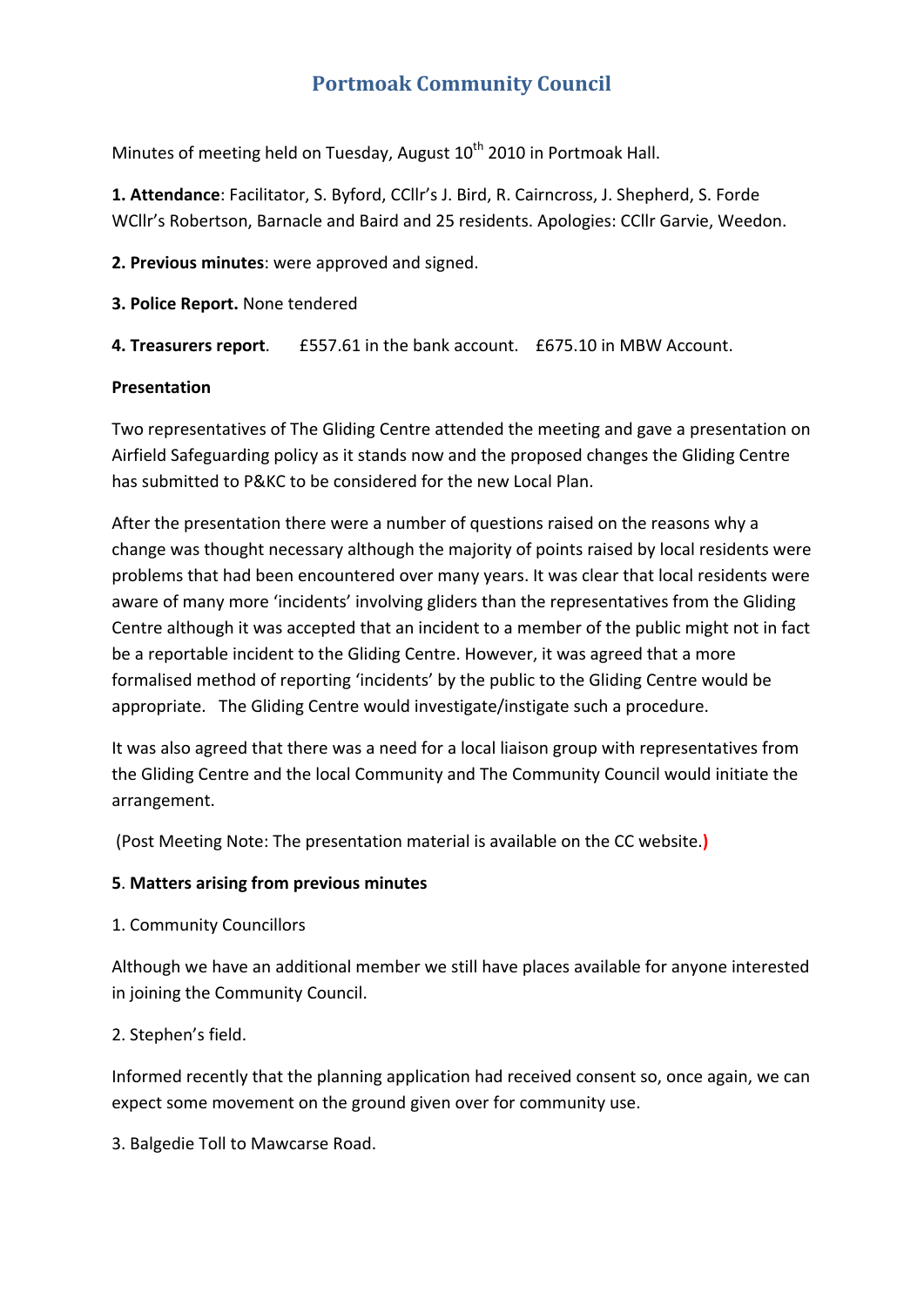We have a response from P&KC via Cllr Baird that most of the signing work has now been postponed until autumn/winter

4. Proposed Kinnesswood Bus shelter area. Following a question raised in AOB by a resident it was confirmed that any comments for or against the project should be directed to Kinnesswood in Bloom.

5. Hedge alongside playing ground, Kinnesswood.

The hedge at the top of the playing field prevents drivers of vehicles who are travelling up the road to have clear sight of anyone about to cross the road. The smaller the person coupled with the more the hedge grows creates a bigger problem. P&KC will meet this week on site to have a look at the problem. One possibility is to remove part of the hedge.

(Post Meeting Note: Following a site visit with P&KC is was suggested to leave the existing hedge and fence intact. Construct a new fence continuing from the end of the hedge to the top of the plot. At that point a staggered gate would be provided that stopped pedestrians running out and also designed to allow drivers to see any pedestrians at the gate.)

# **6. Subcommittee reports**

#### Paths Group

Work on the path along the A911 will start on September  $9<sup>th</sup>$  2010.

Cllr Robertson said that Tracks would take on board the question of a pathway between the MBW and the Heritage Trail at Grahamstone.

#### Planning Group

Please see the Portmoak CC website for the rolling information on planning applications.

No comments would be made by the CC on the current pending applications:

1. 10/01293/FLL 61 Whitecraigs, Kinnesswood, Alterations and extension to house

2. 10/01237/FLL Butts, Leslie Road, Scotlandwell, Modification to existing consent

3. 10/00998/LBC & 10/00997/FLL Applegrove, Well Road, Scotlandwell Internal alterations and installation of oil tank in garden. There was some comment on the height of the tank above the fenceline but no objection in principle.

4. 10/00764/FLL Land 20 metres south of Weavers Cottage, erection of dwelling house

In April this year changes were made to the application for 2 houses on land at Kilmagadwood. Details of these changes had not been sent to the CC although they could be found on the P&KC planning website.

(Post Meeting Note: it is now understood that these changes require a formal method of advertising and the CC would be informed in due course)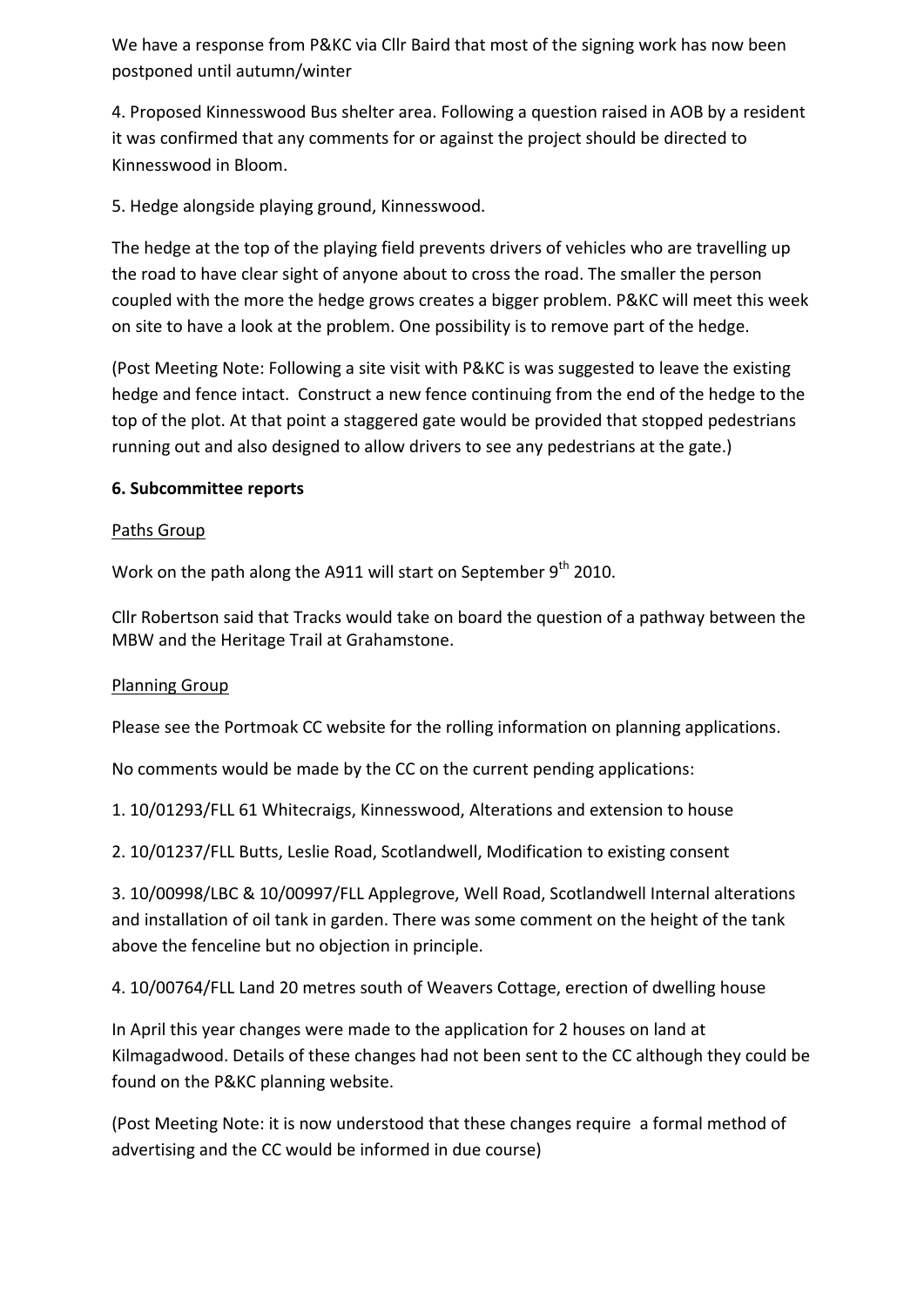# Roads:

The CC Roads spokesman reported that the application of anti skid at Scotlandwell would be carried out during the schools October half term since the road would need to be shut for at least one day.

It was hoped that the movement of the build outs, one at the bottom of Gamekeepers in Kinnesswood and one at the entrance to Scotlandwell from Leslie would be carried out at the same time.

The mini round about planned for Scotlandwell was going to be a 'blob' of paint in the road type.

The question was raised if the 30 mph sign was going to be or should be moved.

# **7. Cllr reports**

Cllr Robertson reported that it was estimated the Council budgets next year would be cut by 5‐7% although there was quite a bit of time before the budget was set.

Cllr Barnacle reminded the meeting that the Main Issues Report was now expected in October this year. The Council were still reviewing their policy on clusters of wind turbines.

# **9. AOCB**

A resident asked whether the CC was against planning applications for wind turbines. The CC could not give an open ended answer and each application would be considered on its own merits.

(Post Meeting Note: To date there have been 5 applications for wind turbines in Portmoak. On four occasions the CC has not objected but has suggested some conditions that might be applied to any approval granted. On one occasion the CC did object but the objection was subject to certain conditions being taken into account.)

A resident raised the question of the sign to the Well at Scotlandwell had been removed. The CC had requested the removal of the sign because it was sited on private property and the owner had requested the removal. Recently a number of issues, questions and queries were being raised in this particular area of Scotlandwell and it was thought that all of these questions should be considered at the same time.

A question was raised by a resident regarding the proposed work at the Kinnesswood bus shelter. It was explained that this topic had been discussed at previous meetings and a presentation by Kinnesswood in Bloom had been carried out. This information was available to residents via the previous minutes and the website and details were attached to the Kinnesswood Notice Board.

A resident raised the validity of the CC sending a letter of support for The Gliding Centre in their application to increase the safeguarding zone in the new development plan with reference to the following paragraph,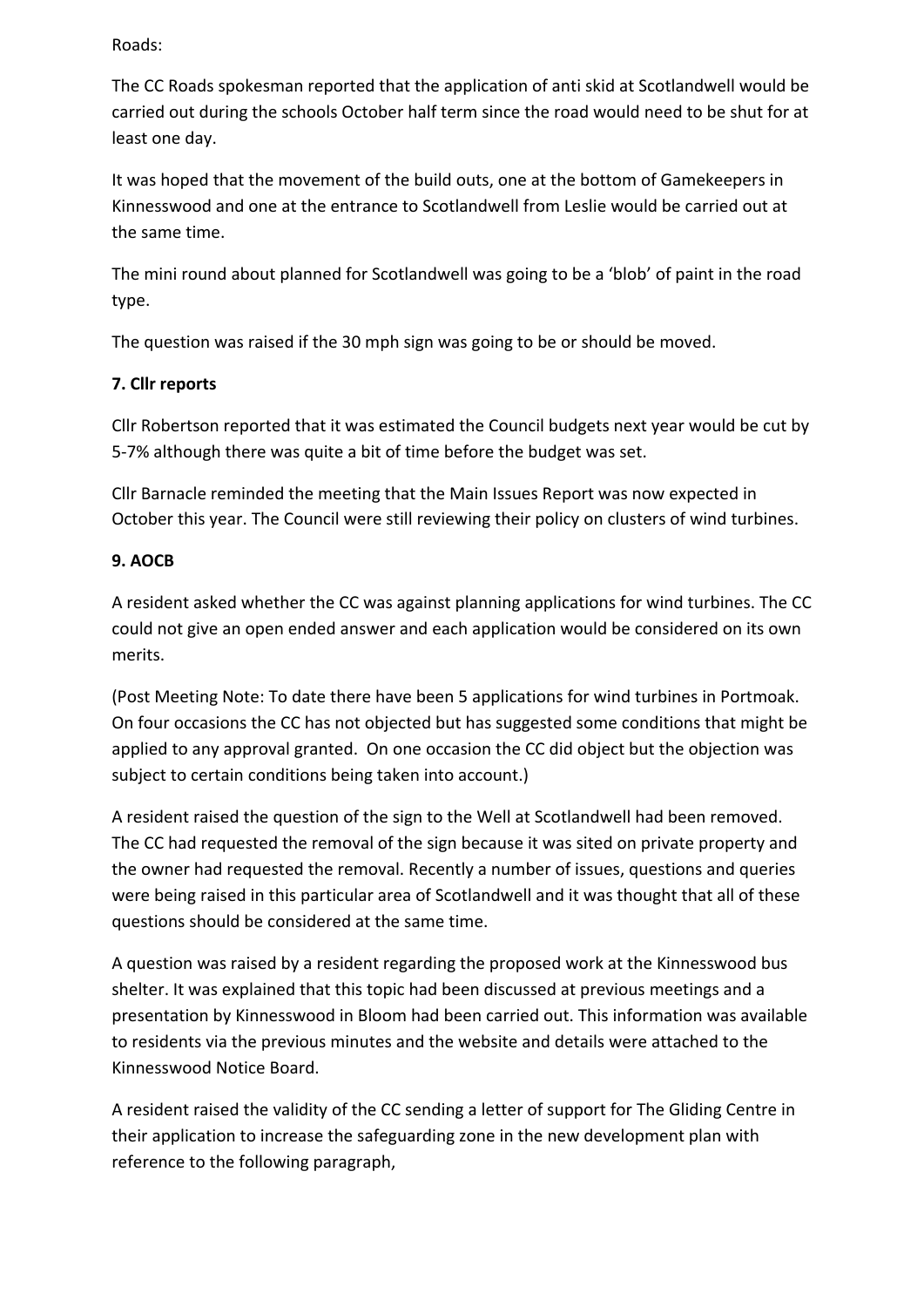''Recent applications have also reminded us of the importance of the Airfield Safeguarding Policy (49) within the KALP and we would ask that this is retained and preferably strengthened. It would be absurd if a small housing development or business expansion close to the airfield were allowed to jeopardise the Scottish Gliding Centre, which has been here for many decades and in no small measure puts Portmoak on the national map.''

There followed some discussion regarding the issue raised;

1. The fact that the CC supports a strengthening of the present safeguarding policy does not mean that it supports the actual submission by the Gliding Centre. The actual submission by the Gliding Centre has not been discussed by the CC.

2. Constitutionally it is the CC's responsibility to make decisions on behalf of Portmoak community and not solely on behalf of one or a minority group of residents within the community. It is accepted and respected that some decisions may seem inappropriate to those who are closely involved with a situation.

3. Information was given to the meeting that the recent break in electricity supply was due to a bird strike at Milnathort which had brought down a cable and needed repair.

4. Congratulations were extended to Mr and Mrs McNair, Kinnesswood, who were celebrating their 70<sup>th</sup> Wedding Anniversary this month.

# **9. Communications**

Correspondence June 9<sup>th</sup> to August 10<sup>th</sup> 2010.

- 4.8.10 Local Development Plan Consultation
- 3.8.10 Weekly List of Planning applications
- 31.7.10 Development Plan courses for Cllrs
- 29.7.10 P&K Heritage Trust 2 day conference, 10/11 September 2010
- 28.7.10 Weekly List etc
- 21.7.10 Weekly List etc
- 17.7.10 Voluntary Action Perthshire mapping forms No stamp
- 16.7.10 P&KC Development Rights for microgeneration equipment
- 14.7.10 P&KC Equality Act consultation
- 13.7.10 Weekly List etc
- 13.7.10 Funding for Rural Broadband
- 11.7.10 Convention of CC's website
- 11.7.10 Convention of CC's AGM minutes